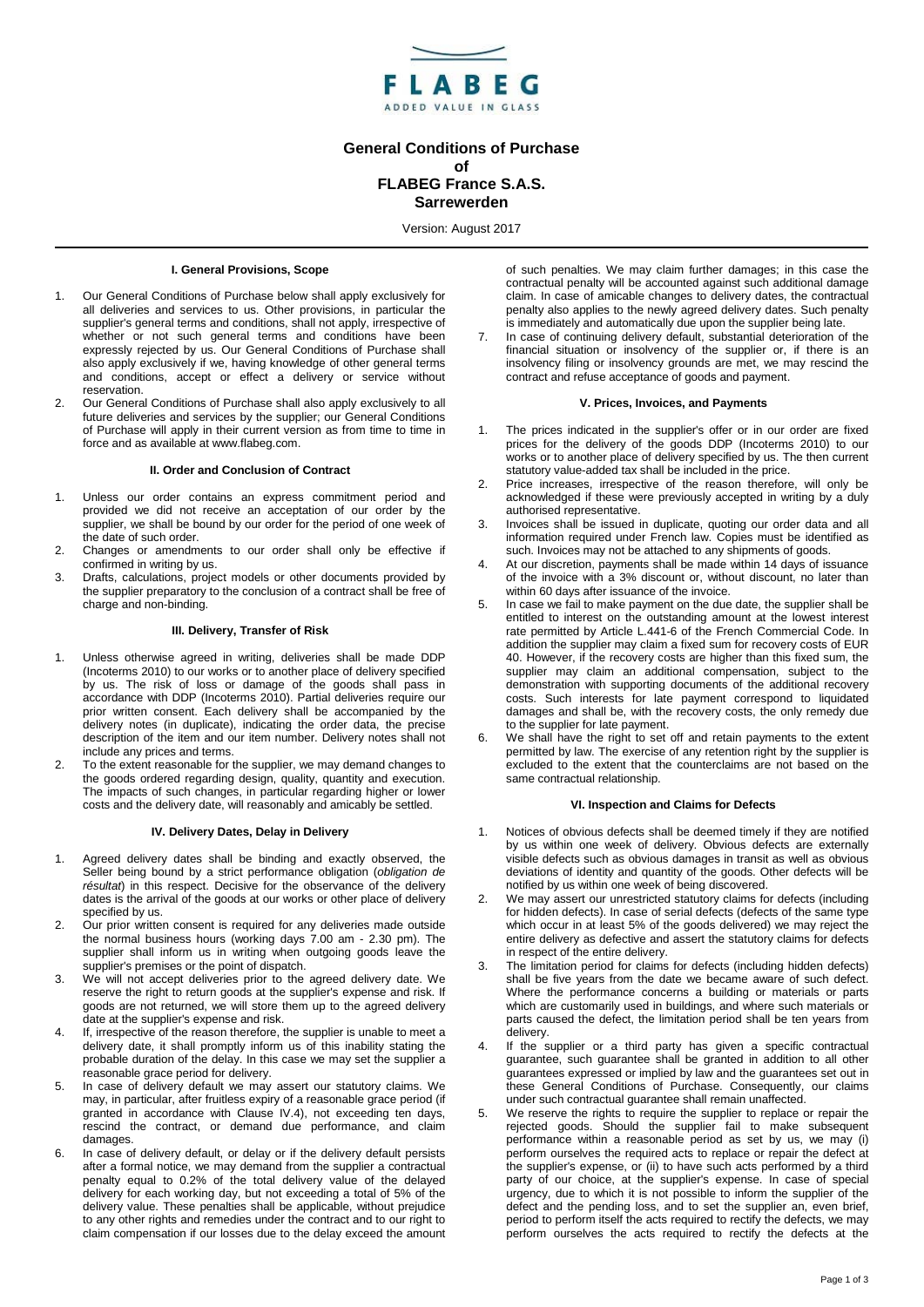supplier's expense, or to have the same performed, by a third party of our choice, at the supplier's expense; we will inform the supplier thereof.

#### **VII. Product Liability, Indemnity, Liability Insurance Coverage**

- 1. In the event that claims are asserted against us for infringement of product liability laws and regulations for such defects in our products that stem from the delivery of defective goods, the supplier shall hold us harmless against such claims to the extent that the damage caused originates from the sphere of responsibility or the organisation of the supplier.
- 2. Within the scope of the supplier's liability as set out in Clause VII.1, the supplier shall likewise be obliged to reimburse us for any and all expenses which we incur in connection with any reasonably required recall activities or other product safety measures conducted by us. The same shall apply if one of our customers is conducting a recall. We will inform the supplier - to the extent possible and reasonable about the nature and scope of the recall activities or product safety measures to be conducted and give the supplier an opportunity to comment. Any other statutory claims shall remain unaffected.
- 3. The supplier shall maintain product liability insurance coverage of Euro 2.5 million per incidence of personal injury or damage to property - blanket coverage - and present proof thereof; further claims by us shall remain unaffected.

#### **VIII. Industrial Property Rights, Licences**

- 1. All rights, including intellectual property rights, relating to results developed and/or obtained as part of the performance of the contract (hereinafter designated as the "**Results**"), regardless of the nature of such Results, such as technical information and/or solutions, results of measurement, analysis, simulations, modelling, mock-ups, analysis, simulations, specifications, databases, software (including documented source codes), drawings, models, plans, sketches, tooling and equipment as well as all of the documentation associated therewith, shall be our exclusive property as soon as they are obtained by the supplier.
- 2. With respect to copyright associated with Results, the supplier assigns to us on an exclusive basis, for the legal term thereof and worldwide, all exploitation rights, including reproduction, representation and adaptation rights, for any purposes and for all uses, direct or indirect.
- 3. The supplier shall hold us harmless against any claims that might be directed against us by a third party alleging the existence of the infringement of any rights of third parties, or any laws relating to the goods and/or services. The supplier shall indemnify us for any expenses we incur and any damages costs and expenditure of any nature we suffer due to or in connection with any such claims.
- If use of an intellectual property right is judged as constituting an infringement, and if we so request, the supplier shall modify or replace at its own expense the infringing item, provided that such amendment or replacement shall not affect the destination, value, usage or performance of the goods and/or services.
- 5. The supplier may not use such Results outside the scope of the contract without our written consent. The supplier may keep them in custody until recalled. The supplier shall mark such objects in a way that our right of ownership is indicated also to third parties.

## **IX. Reservation of Title, Provision, Tools**

- 1. Notwithstanding any provision to the contrary, the ownership of the goods shall be transferred to us upon delivery to us. Any reservation of title by the supplier is expressly excluded.
- 2. We reserve title in all items we provide the supplier with.
- 3. We reserve title in any tools made on our behalf or provided by us. The supplier shall use such tools exclusively for the manufacture of the goods ordered by us and shall mark such tools as our property. The tools shall be returned upon termination of the contract for whatever reason.
- The supplier shall maintain at its costs insurance coverage for our tools against fire, water damage, and theft at replacement value. It shall carry out in due time and at its own costs, any necessary maintenance and inspections. Any incidents shall be promptly notified to us. If the supplier culpably fails to do so, damage claims remain unaffected.

## **X. Confidentiality**

1. The supplier shall keep confidential all documents, information and data, including samples, drawings and calculations which we, orally or in writing, mark or designate as or presume to be 'confidential' and which are made available to it or of which it gains knowledge on the basis of the co-operation ("**Confidential Information**"). Confidential Information includes, in particular, any knowledge about Flabeg's and our companies' processes and business methods in technological, commercial and other respects, knowledge of data and other information relating to the financial situation and human resources management of Flabeg as well as any information on details of project handling. The supplier shall treat the Confidential Information in the same way as its own confidential information, but at least with the due care of a prudent businessman.

- Any disclosure of Confidential Information to third parties requires our prior written consent. Disclosure of Confidential Information to employees and agents is permitted only to the extent required for the performance of the obligations incumbent on the supplier towards us. The supplier shall also impose the confidentiality undertaking it has entered into on all persons or companies entrusted by the parties with Confidential Information or performance under the contract with us..
- 3. The foregoing obligations shall not apply to information (i) which had been known to the supplier before it received the same from us, (ii) which the supplier developed itself, independently, without recourse to or use of our information, (iii) which the supplier lawfully obtained from third parties who, to the knowledge of the supplier, were not subject to any confidentiality undertaking vis-à-vis ourselves and such third parties, in turn, did not acquire the information through the infringement of protective provisions in favour of us, (iv) which became known to the supplier without violation of these provisions or any other regulations on the protection of our business secrets or are or were publicly known, or (v) which the supplier must disclose based on statutory, official or judicial order. In the case of (v), the supplier shall inform us prior to the disclosure, and shall restrict as far as possible the scope of such disclosure.
- Confidential Information shall remain our property and may be neither copied nor reproduced without our prior written consent unless this is imperative for the performance of the obligations incumbent on the supplier under the contract with us...
- 5. This confidentiality obligation shall remain in full force and effect both during the performance of the contract and for a period of 5 years as from the delivery of the goods.

#### **XI. Compliance, Security Information, Audit Right**

- 1. The supplier shall comply with all applicable statutory provisions, regulatory requirements, judicial decisions and government orders. The supplier shall in a timely manner obtain all required approvals, permits and licenses, particularly those which are required for the sale and delivery of the goods.
- The supplier guarantees that the goods comply with all statutory provisions, regulatory requirements, judicial decisions and regulatory requirements, judicial decisions and government orders applicable to them. In particular, the supplier guarantees that the substances contained in its goods (including packing) comply with the REACH regulation (Registration, Evaluation, Authorisation and Restriction of Chemicals, EC 1907/2006, as amended – "REACH") if applicable. In case of emerging problems regarding REACH conformity, the supplier shall inform our REACH representative via email without undue delay, particularly in case that a substance contained in one of the supplier's products lacks registration, or is on the Candidate List of Substances of Very High Concern for Authorisation (SVHC).
- 3. The supplier further guarantees to comply with all applicable anticorruption laws, including (as applicable) the UK Bribery Act 2010 and the U.S. Foreign Corrupt Practices Act (FCPA).
- The supplier shall observe and comply with the ten principles of UN's Global Compact Initiative as available at www.unglobalcompact.org. The supplier shall also observe and comply with Flabeg France's general security regulations when delivering to, or working at our works or another place of delivery specified by us.
- If the supplier intends to appoint subcontractors with regard to Flabeg's business, it must obtain our prior approval of each subcontractor and of the payment conditions of each subcontract. The supplier shall select such subcontractors with specific care. The supplier shall use its best efforts to ensure that such subcontractors comply with all applicable statutory provisions, regulatory requirements, judicial decisions and government orders.
- 6. The supplier shall keep complete records in relation to the performance of the contract and shall retain such records in accordance with applicable laws but at least for a period of six years.
- 7. At our request the supplier shall inform us of its valid ISO certificates and shall provide us with copies thereof.
- In the event of an infringement of the foregoing obligations of this Clause XI, the supplier shall hold us harmless against any claims by third parties. We may rescind the contract and withhold acceptance of goods and payment in the event of a reasonable suspicion that the supplier, not only insignificantly, has infringed or is likely to infringe the foregoing obligations of this Clause XI, or if not all of the required approvals, permits or licenses have been obtained, and this is not attributable to our fault or responsibility.
- The supplier shall permit us and our third party representatives with confidentiality obligations during normal business hours to enter the supplier's premises and examine its books and records to the extent necessary to verify compliance by the supplier with the foregoing obligations of this Clause XI. We may exercise the foregoing audit right (i) promptly as soon as we reasonably suspect that the supplier has infringed or is likely to infringe the foregoing obligations of this